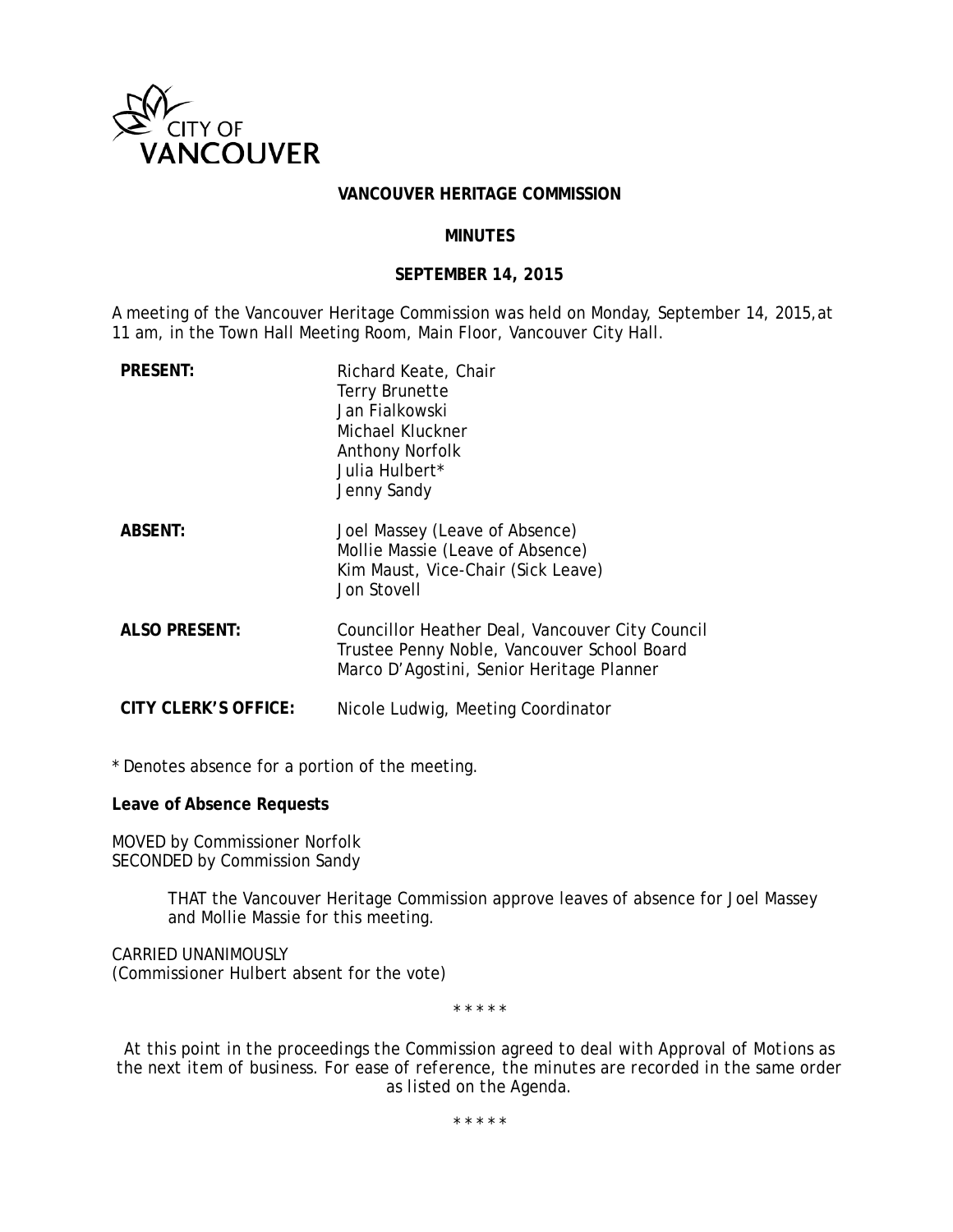## **Approval of Minutes**

MOVED by Commissioner Norfolk SECONDED by Commissioner Sandy

> THAT the minutes of the Vancouver Heritage Commission of the meeting held on July 6, 2015, were approved.

CARRIED UNANIMOUSLY

## **Approval of Motions**

On July 27, 2015, Commission members received presentations regarding the projects noted below, and prepared recommendations for consideration at the regular Vancouver Heritage Commission meeting on September 14, 2015.

## **a. 151-157 Water Street**

MOVED by Commissioner Kluckner SECONDED by Commissioner Norfolk

> THAT the Vancouver Heritage Commission support the proposal to redevelop 151-157 Water Street as presented to Commission members on July 27, 2015, noting the following:

- the two-stage setback is acceptable;
- north side (rear elevation) is well done;
- dark steel detailing on the top level is generally acceptable;
- heritage conservation plan is supported;
- the canopy as presented is supported;
- the balance of solids to voids in the proposed addition should be reconsidered to ensure compatibility with the historic buildings.

CARRIED UNANIMOUSLY

(Commissioner Hulbert absent for the vote)

# **b. 1170 Barclay Street**

MOVED by Commissioner Kluckner SECONDED by Commissioner Norfolk

> THAT the Vancouver Heritage Commission does not support the proposal to redevelop 1170 Barclay Street as presented to Commission members on July 27, 2015, expressing the following concerns:

• the ceiling heights in the new upper floors lead to excessive height of the addition and contribute to an overbearing quality of the addition vis-à-vis the heritage building;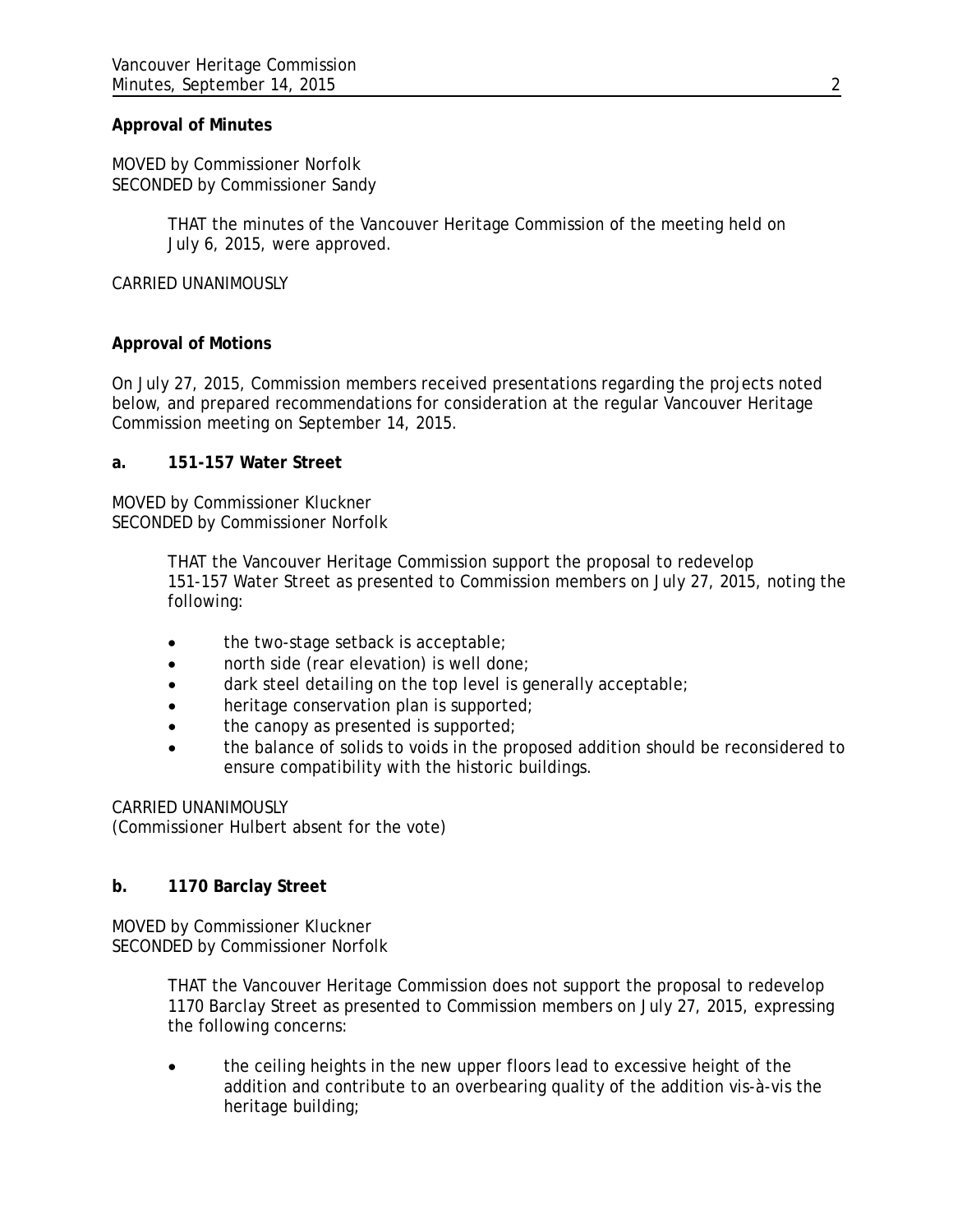- increasing the setback to the addition would mitigate the impact of it on the heritage building;
- there is a lack of heritage retention in the rehabilitation of the existing apartment building;
- the design of the partial third storey addition adds to the sense that only the heritage façade is being retained;
- the use of replacement vinyl windows in the heritage portion is unacceptable.

FURTHER THAT the Vancouver Heritage Commission requests the applicant resubmit a new proposal.

CARRIED UNANIMOUSLY (Commissioner Hulbert absent for the vote)

## **c. 458 East 10th Avenue**

MOVED by Commissioner Kluckner SECONDED by Commissioner Norfolk

> THAT the Vancouver Heritage Commission enthusiastically support the proposal to renovate the existing building and construct a new infill at 458 East 10th Avenue as presented to Commission members on July 27, 2015, noting the following:

• the applicant consider wood shingles rather than duroid for the roof.

# CARRIED UNANIMOUSLY

# **1. Business Arising from the Minutes**

None.

- **2. Conservation Review**
- **(a) 800 Robson Street – Robson Square DE418434 VHR 'A'**

Applicants:

- Doug Hamming, Architect, Stantec Architecture
- Robert Lemon, Architect, Heritage Consultant

Staff:

• Marco D'Agostini, Senior Heritage Planner

Staff and the applicants introduced revisions to the proposal to improve entry and access to Robson Square, including signage and wayfinding, and requested input from the Commission. The applicants also responded to questions.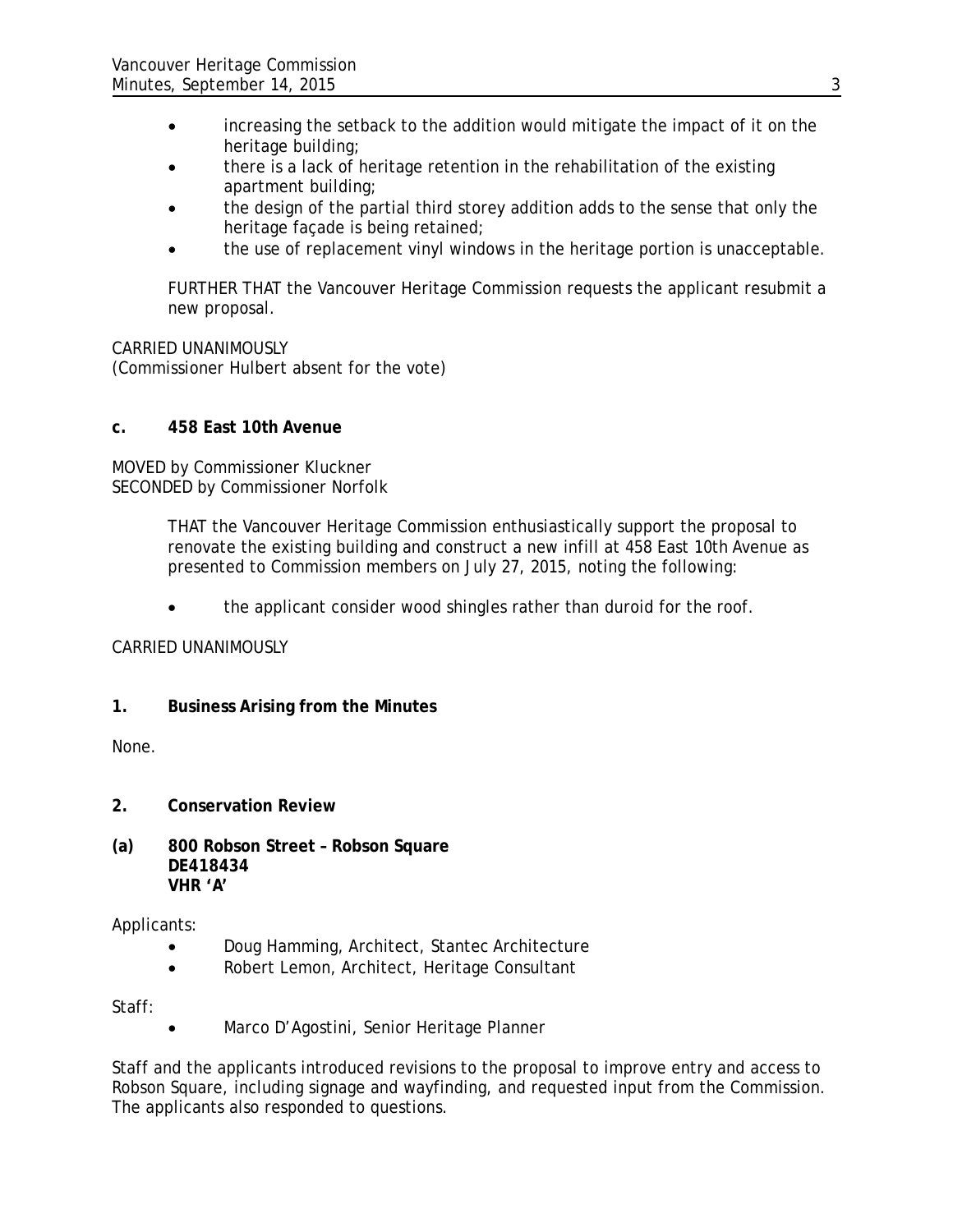# **(b) 22 East 5th Avenue – Cemco Electrical Factory DE419206 (HRA and Designation) VHR 'C' (proposed)**

Applicants:

- David Fawley, Owner's Representative
- Nick Bray, Applicant
- Donald Luxton, Donald Luxton and Associates, Inc.

Staff:

• James Boldt, Heritage Planner

Staff and the applicant team presented the application and responded to questions, noting the Urban Design Panel preferred a lower and wider scheme than what was proposed, and requested Commission input on this matter. Staff and the applicant team also responded to questions.

MOVED by Commissioner Brunette SECONDED by Commissioner Norfolk

> THAT the Vancouver Heritage Commission support the application to incorporate the north and east facades for 22 East 5th Avenue (Cemco Electrical Factory) into a new development as presented at its meeting on September 14, 2015, noting the following:

- the setback form of the new building is supported;
- the storefront openings are well-executed and compatible;
- the signange and outside treatment should be subtle so to remain subservient to the heritage building.

CARRIED UNANIMOUSLY

*\* \* \* \* \**

*The Commission recessed at 12:15 pm and reconvened at 12:31 pm.*

*\* \* \* \* \**

**(c) 3760 Quebec Street – McMillan House 3780 Quebec Street – Heise House DE418928 / DE 418929 (Designation only) VHR 'C' (proposed)**

Applicant:

- Bradley Dore, applicant
- Andre Lessard , Dewhirst Lessard

Staff:

• James Boldt, Heritage Planner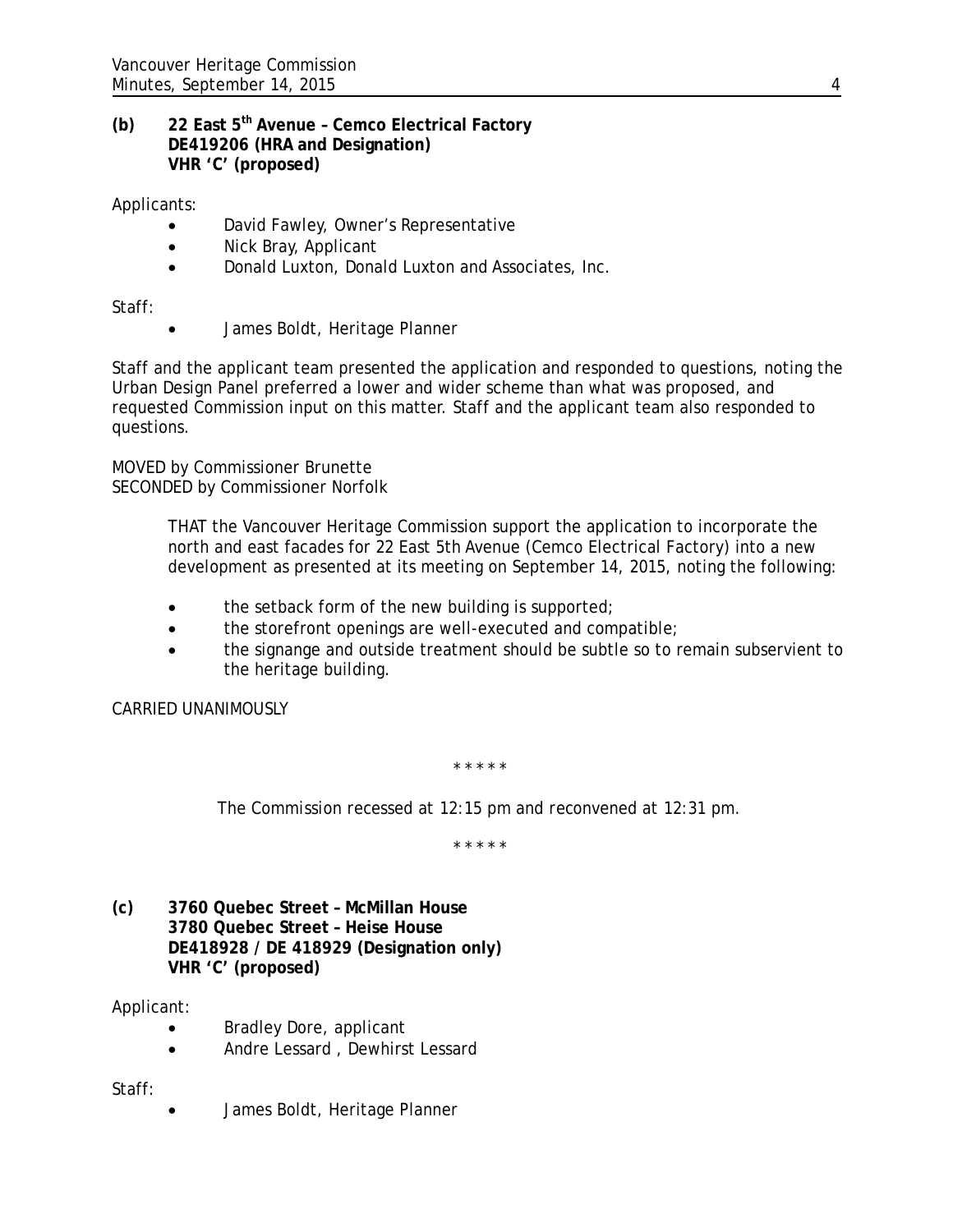Staff and the applicants presented the revised Statement of Significance for 3760 and 3780 Quebec Street (McMillan House and Heise House respectively), which was requested by the Commission at its meeting on February 23, 2015. They noted that it will allow for conversion into two units and, in return for heritage designation, strata titling is requested.

MOVED by Commissioner Sandy SECONDED by Commissioner Norfolk

> THAT the Vancouver Heritage Commission support the development permit application to revitalize and subdivide/strata title the houses at 3760 and 3780 Quebec Street (McMillan House and Heise House respectively) as presented at its meeting on September 14, 2015, noting the following:

- the project should retain the original siding if at possible;
- spindles on balconies deck should reflect historic style;
- no vinyl windows or Hardie Shingle should be introduced.

FURTHER THAT the Commission request that the owner consider reinstalling cedar shingles for the roofs.

CARRIED UNANIMOUSLY

**(d) 2836 West 14th Avenue – Beer Residence DE419101 (Designation only) VHR 'C' (proposed)**

Applicant:

• Annaliesse Kelly

Staff:

• James Boldt, Heritage Planner

Staff and applicant introduced proposed revisions to the Statement of Significance, as requested by the Vancouver Heritage Commission at its meeting on February 23, 2015, and responded to questions regarding the materials list, windows and the proposed relocation of the front steps.

MOVED by Commissioner Sandy SECONDED by Commissioner Norfolk

> THAT the Vancouver Heritage Commission support application to renovate 2836 West 14th Avenue (The Beer Residence), as presented at its meeting on September 14, 2015, with the following suggestions:

- the owner investigate the rehabilitation of all the house's existing windows;
- the owner consider retaining the stair and porch post configuration as existing.

#### CARRIED UNANIMOUSLY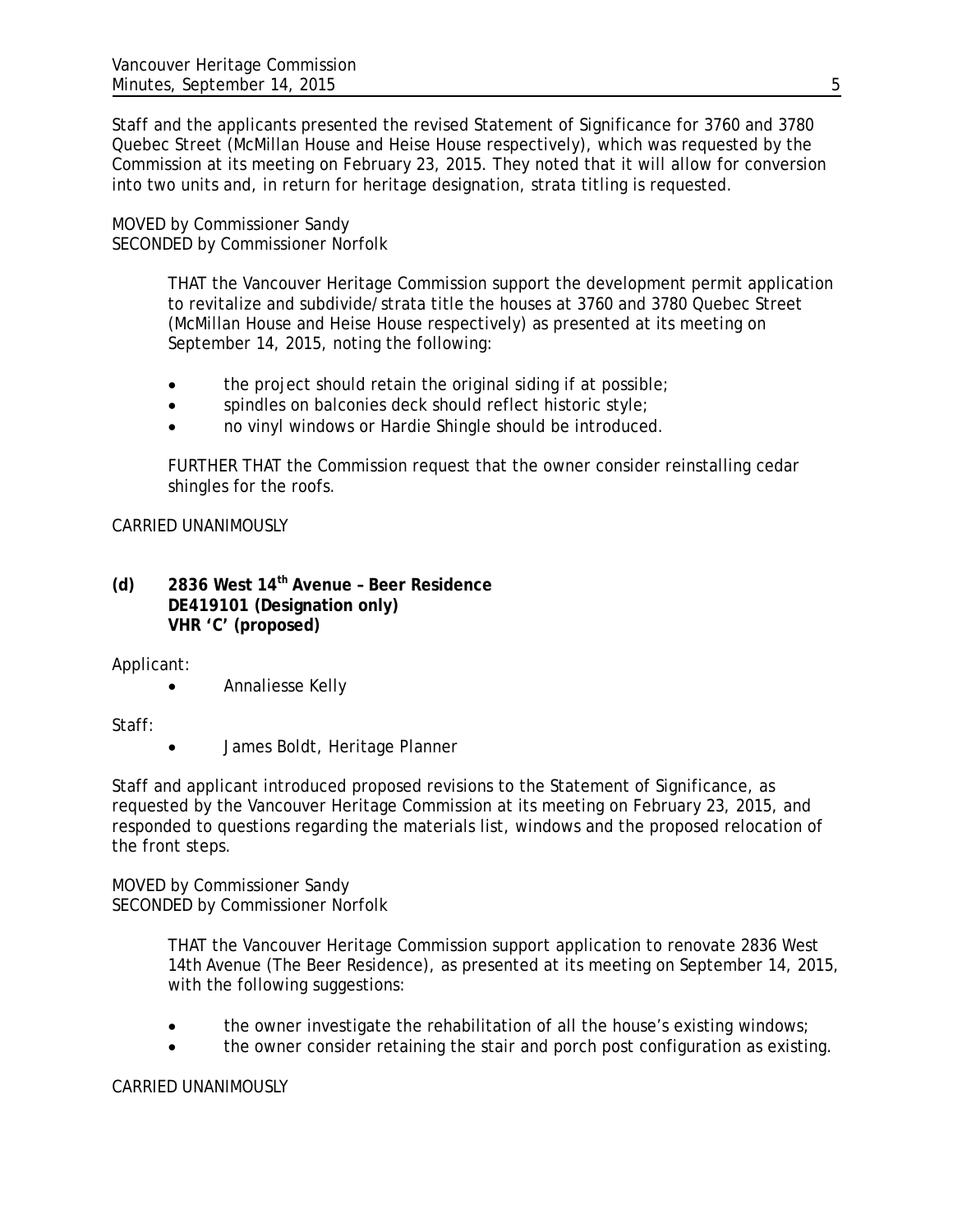# **3. Heritage Action Plan Update**

Staff:

- Marco D'Agostini, Senior Heritage Planner
- Tanis Knowles Yarnell, Heritage Planner

Staff provided an update on the Heritage Action plan, noting the public hearing for the First Shaughnessy Heritage Conservation Area is reconvening on Tuesday, September 15, 2015.

Staff also noted work has been done on the Heritage Register and the recommendations for adding to the register will go through a peer review process prior to bringing an amended evaluation approach to the Statement of Significance Subcommittee.

# **4. Statement of Significance and Vancouver Heritage Register**

Hugh McLean, Heritage Planner, presented the Statement of Significance and Vancouver Heritage Register Subcommittee report from their meeting on August 31, 2015, including issues with the following projects:

- Granville Street (Robson Street to Drake Street) Context Statement has components missing;
- 1500 West Georgia is suggested as a Heritage A Listing, but the Statement of Significance requires revisions;
- Statement of Significance for 2808 East 34th Avenue (BK Grocery) requires extensive editing;
- 3750 Prince Edward Street is proposed as a Heritage B Listing and the Statement of Significance requires revisions.

Following discussion, it was

MOVED by Commissioner Kluckner SECONDED by Commissioner Norfolk

- A. THAT the Vancouver Heritage Commission request the Context Statement for Granville Street (Robson Street to Drake Street) be referred back to the consultants for revisions.
- B. THAT the Vancouver Heritage Commission support adding 1500 West Georgia Street (Crown Life Place) to the Vancouver Heritage Register as an A listing.
- C. THAT the Vancouver Heritage Commission request that the Statements of Significance for the properties listed below be referred back to the consultants for revisions, and where necessary, to complete revisions to the Vancouver Heritage Register Evaluations:
	- 1500 West Georgia Street (Crown Life Place);
	- 2308 East 34th Avenue BK Grocery;
	- 3750 Prince Edward Street.